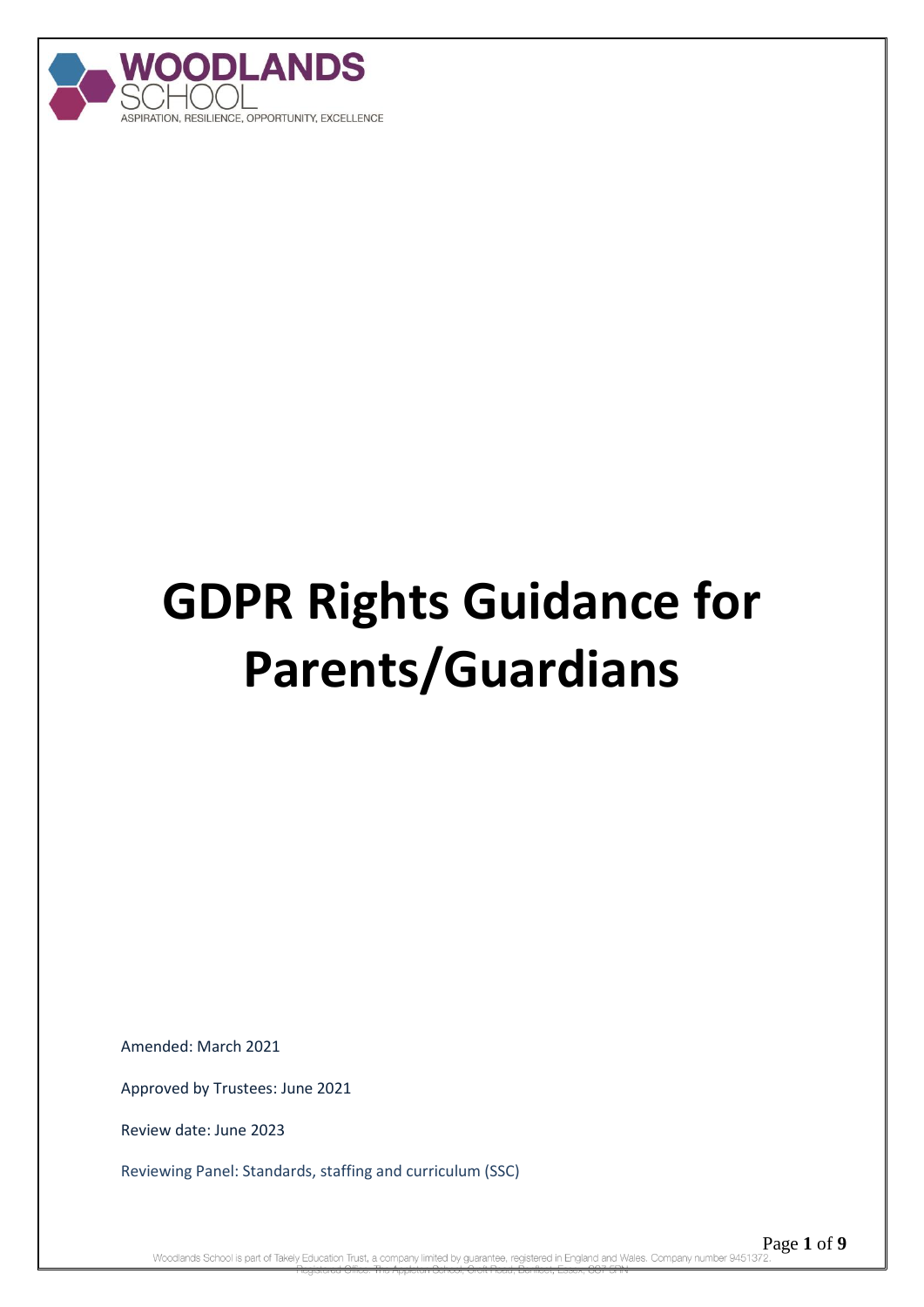## **1. Introduction**

The General Data Protection Regulations provide you with legal rights over the personal data Woodlands School holds about you and your child. This guide will explain your rights and help you to use them. You do not need to know details about which right applies in which case in order to make a request; it's our responsibility to understand how to handle a request you make. Your personal data rights are:

| <b>Be Informed</b> | <b>Access</b>      | <b>Rectify</b> | <b>Be Forgotten</b>                                 |
|--------------------|--------------------|----------------|-----------------------------------------------------|
| <b>Restrict</b>    | <b>Portability</b> | <b>Object</b>  | Auto-<br><b>Decisions &amp;</b><br><b>Profiling</b> |

We are committed to helping you to exercise your rights through:

- Keeping our guidance simple
- Making it readily available
- Responding to a request from you:
	- o **In writing**: by means of your choice wherever practical. If you email us, we'll respond by email unless you ask us to do something different
	- o **Verbally**: if you wish, providing we have proof of ID
	- o **Promptly**: and no longer than a month after receiving it. If your request is particularly large and complicated, we are allowed to extend the deadline by up to 2 months. If we need to do this we'll let you know within a month and explain why.
	- o **In plain English**: avoiding legal terms where possible, but explaining them where we need to use them

## **How will you know that a request about me has come from me?**

We won't change, delete or share any of your information without being satisfied that it is you who has asked for this (unless the law allows us to). Where we have doubts about a requestor's identity, we will ask for proof of ID and won't go ahead unless we've received this and are satisfied that you are identified.

## **Are you allowed to charge me for a request, or refuse it?**

You should not have to pay us when you're exercising your rights; however, the law does allow us to charge you a reasonable fee if your request is unreasonable or is a repeat of something we've already done for you. In these cases we may be allowed to refuse your request rather than charge. If we plan to charge or to refuse your request, we will let you know and explain why we believe the law lets us do this. There are other reasons in the law which may mean we cannot do what you ask us to do with your personal data. We have explained these under each of your 'Rights' in this guide.

## **What if I'm not happy with your response to my request?**

We'll always do our best to do what you ask with the personal data we hold about you or your child, however, the law places a responsibility on the school to balance your rights against the rights of other people who may be affected and against the legal powers of other organisations. It may not always be the case that your rights are strongest in every situation. We'll always explain our reasons and will gladly take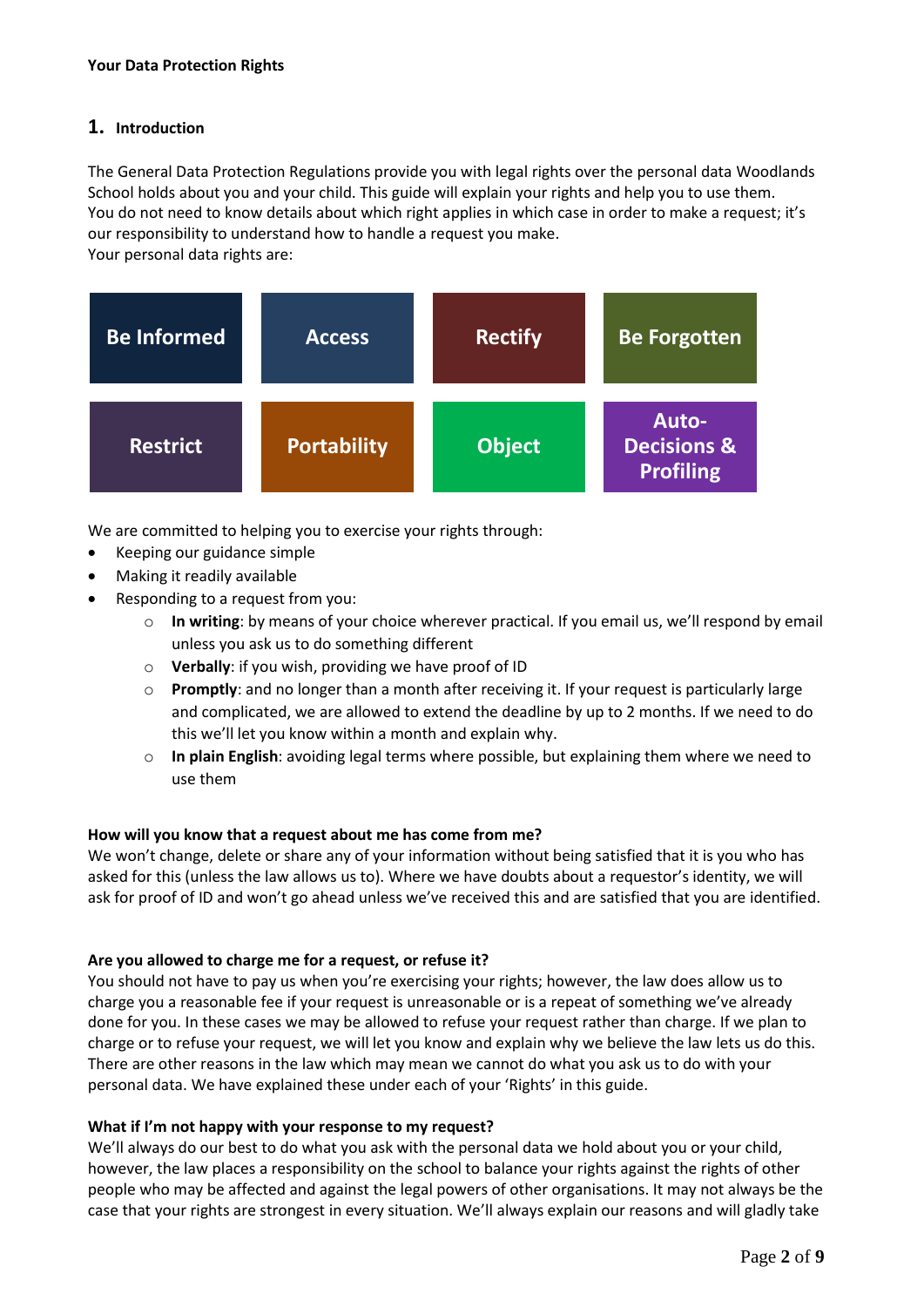another look at our decision if you want challenge it.

If you still feel that we haven't done what we should then you have the right to complain to the Information Commissioner\_https://ico.org.uk/ (ICO). Please see the ICO's contact details at the end of this guide.

## **Limiting your Rights**

The law allows for the UK Government to make certain decisions which could result in Data Protection rights being reduced to some extent. However, the law requires that any restrictions of this kind must still be in line with your basic human rights and must be what is expected of rules applying to a democratic country.

The Government may decide to limit the rights for reasons such as national security, preventing crime, investigating certain professional conduct cases etc. We have to take these decisions into account when considering requests from you to exercise your rights.

#### **1.** Your Right to be Informed

It is important that you know what happens to your personal data whilst we hold it. The law requires us to be honest and open with you about these details and we do this through publishing a number of Privacy Notices on our website; one covering each of the main uses we make of your data.

These Notices are available for you to read and understand so that you know what to expect us to do with your data; either before you share it with us, or where it is given to the school from another organisation that holds it.

We have taken care to explain the details on the Notices in simple language but we would be grateful for any feedback on this to help us with our commitment to review and improve the guidance we give you.

Here are the main things we need to tell you about what we do with your personal data:

- Who we are: School name, the name of our Data Protection Officer and their contact details.
- A description of the type of data we collect about you/ your child
- The reasons why we need this data
- An explanation of how the law allows us to hold and use your data
- Who we might share the data with (either because they provide a service on our behalf or they need it for their own purposes and the law allows this)
- Whether your data may be sent to or stored in a country that is outside the https://www.gov.uk/eueea (EEA)
- When will we no longer need your data and how soon after this we'll delete it
- Which of your rights you are able to use, including the right to withdraw your consent (if this is what allows us to hold your data)
- How to complain to the Information Commissioner's Office (ICO)
- Where we got your data from (if you didn't give it to us yourself)
- Whether we use your data to make automated-decisions or to do profiling

We will make sure the right Privacy Notice is available to you:

- At the time you share your data with us
- When it has been shared with us by another organisation:
	- o No later than a month
	- o The first time we contact you, or sooner
	- o Before or when we share it with someone else

See our<https://www.woodlandsschool.org/> for a list of published Privacy Notices

Visit [https://ico.org.uk/for-organisations/guide-to-data-protection/guide-to-the-general-data-protection](https://ico.org.uk/for-organisations/guide-to-data-protection/guide-to-the-general-data-protection-regulation-gdpr/individual-rights/right-to-be-informed/)[regulation-gdpr/individual-rights/right-to-be-informed/](https://ico.org.uk/for-organisations/guide-to-data-protection/guide-to-the-general-data-protection-regulation-gdpr/individual-rights/right-to-be-informed/) for more information (ICO Website)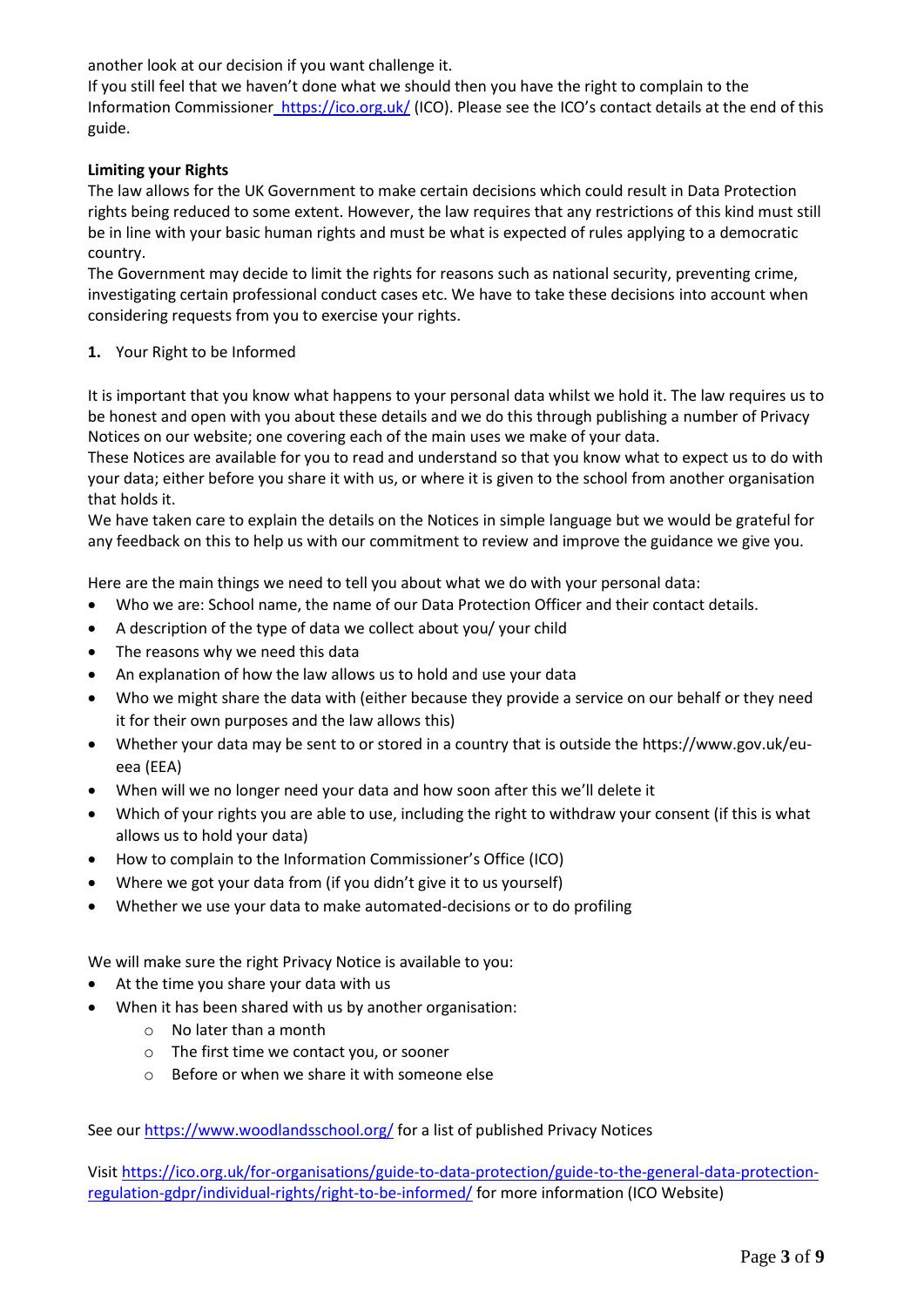#### **2.** Your Right to Access your Information

The personal data we hold about you and your child is still yours. You have the right to ask us for access to the data to satisfy you that our use of your data is lawful. Unless the law prevents us from doing so, we must give you:

- Confirmation that we hold your data
- An explanation of what that data is
- Access to your information
- Confirmation of which Privacy Notice(s) explain why we have your data and what we do with it

When dealing with your request we will:

- Let you know what additional information we may need to identify you
- If a request has been made by someone on your behalf, ensure that they have your permission
- Confirm how you would like to receive your information
- Help you to make your wishes clearer if your request is not clear about the information you want.
- The information you receive is information you are entitled to under the law having considered your rights against the rights of others whose information may be included within documents relating to you, and any other legal reason which may prevent us from sharing data.
- Let you know within a month at the latest about any expected delay, for example if your request is complex, about any fee that the law allows us to charge, or explain any reason we may have to refuse your request.

Visit [https://ico.org.uk/for-organisations/guide-to-data-protection/guide-to-the-general-data-protection](https://ico.org.uk/for-organisations/guide-to-data-protection/guide-to-the-general-data-protection-regulation-gdpr/individual-rights/right-to-rectification/)[regulation-gdpr/individual-rights/right-to-rectification/](https://ico.org.uk/for-organisations/guide-to-data-protection/guide-to-the-general-data-protection-regulation-gdpr/individual-rights/right-to-rectification/) for more information (ICO Website)

Please note: There is an additional "right of access" to your Child's 'Pupil Record' – as defined in the Education (Pupil Information) (England) Regulations 2005. The timescale for responding to such requests is fifteen days from receipt of the request (excluding the summer holiday). This right is not affected by GDPR.

Your Right to have your Data 'Rectified'

The school has a legal responsibility to make sure the data we hold about you and your child is accurate and complete. Where we are made aware that we may hold inaccurate or misleading data about you we must 'rectify' it (change it).

Where you may have moved to a new address, changed contact details or even changed a surname; these are simple changes to make. However, there may be more complex cases where you disagree with an opinion we have recorded about your child's progress for example, and you may decide to ask us to change this. In some cases the law allows us to refuse to make changes to the personal data we hold and the professional opinion of a qualified teacher is an example where we may decline to fulfil a change request.

Any request to change your personal data will be fairly considered and if where having reviewed a contentious record we feel it is inaccurate then we will make changes.

If we do refuse to make changes we will always:

- Explain to you in writing the reasons why we are refusing your request
- Consider adding a statement of your opinion to the record to reflect that there has been a challenge to our professional judgement.

Visit [https://ico.org.uk/for-organisations/guide-to-data-protection/guide-to-the-general-data-protection](https://ico.org.uk/for-organisations/guide-to-data-protection/guide-to-the-general-data-protection-regulation-gdpr/individual-rights/right-to-rectification/)[regulation-gdpr/individual-rights/right-to-rectification/](https://ico.org.uk/for-organisations/guide-to-data-protection/guide-to-the-general-data-protection-regulation-gdpr/individual-rights/right-to-rectification/) for more information (ICO Website)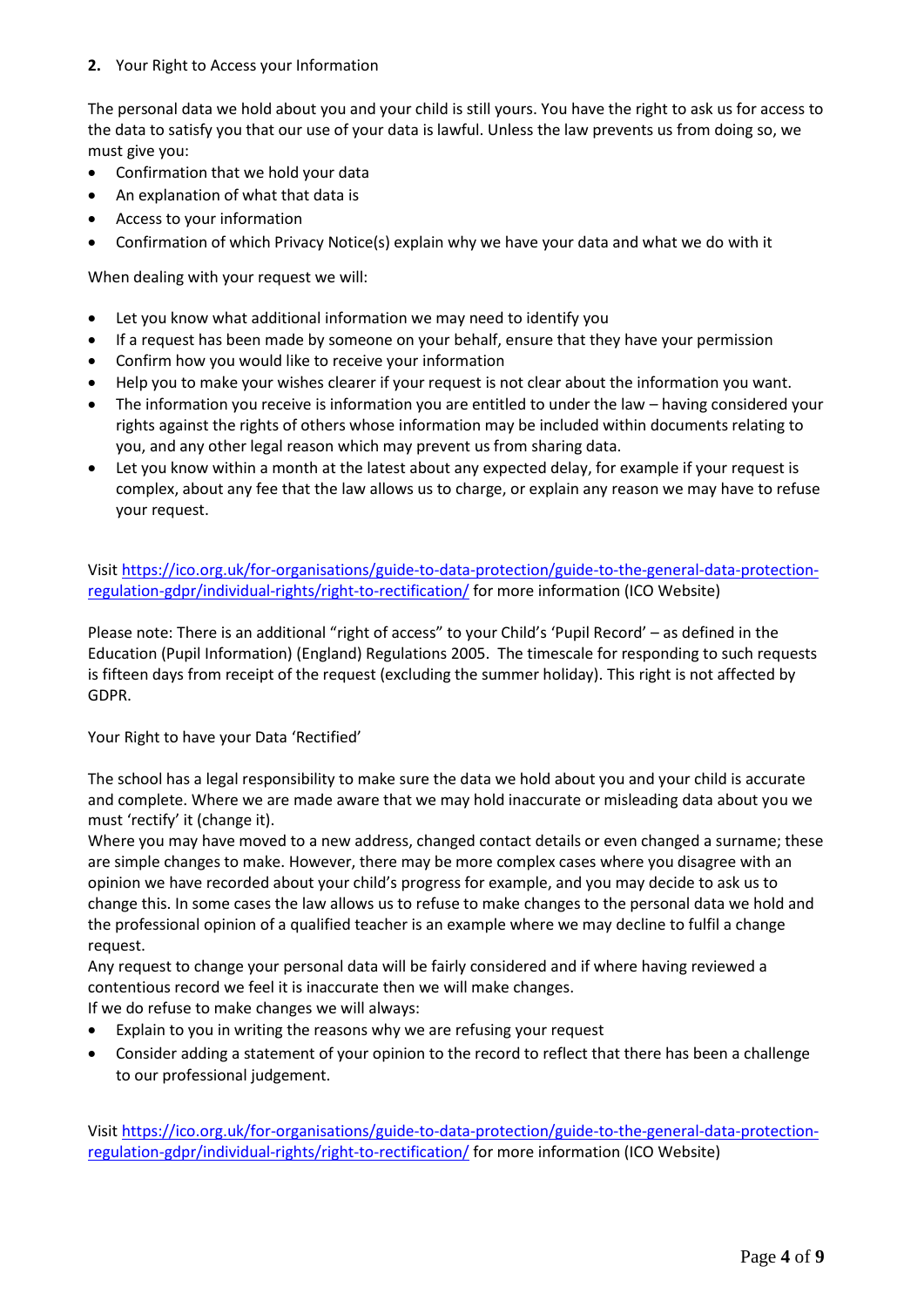## **3. Your Right to be Forgotten**

Right to erasure ('right to be forgotten')

The right to Erasure, known as the right to be forgotten, is where you can ask us to consider deleting information that we hold about you or your child.

We will already have explained to you through our Privacy Notices how long we intend to hold your personal data before we delete it, however you still have the right to challenge us to delete your data at any time.

You can expect your request for deleting your personal data to be successful if:

- It is no longer 'necessary' for us to keep the data for the purpose stated on the relevant Privacy Notice
- We're holding and using the data based only on your consent, and you have decided to withdraw this consent
- We're holding and using the data for our 'https://ico.org.uk/for-organisations/guide-to-dataprotection/guide-to-the-general-data-protection-regulation-gdpr/lawful-basis-forprocessing/legitimate-interests/ '. You may decide to object to this, and we can't give a reason for keeping it that outweighs your decision.
- We're holding and using the data to allow us to market goods and services to you and you ask us to stop.
- We have been holding and using your data unlawfully
- Deleting is required by law
- We're using data about your child to support a chargeable online service

The law has a number of reasons why we are allowed to refuse erasure requests, those that are most likely to apply to schools are where we're holding or using your data:

- To comply with a legal requirement
- Where we are doing something in the public interest or acting within our role as a school
- To keep a historical record of the school's activity for future generations
- Where we need it because it supports a legal case

When we agree to delete information about you, we will have procedures in place to let other organisations who we've shared your data with know, for example if we have contractors working on our behalf. Our decision to delete your data means that they should delete it also.

When we agree to delete information following your request, or routinely as part of our records management procedures, we will make sure that the data in whatever format is destroyed securely and cannot be reused, or it will be permanently changed so that it can no longer identify you or your child.

Visit [https://ico.org.uk/for-organisations/guide-to-data-protection/guide-to-the-general-data-protection](https://ico.org.uk/for-organisations/guide-to-data-protection/guide-to-the-general-data-protection-regulation-gdpr/individual-rights/right-to-erasure/)[regulation-gdpr/individual-rights/right-to-erasure/](https://ico.org.uk/for-organisations/guide-to-data-protection/guide-to-the-general-data-protection-regulation-gdpr/individual-rights/right-to-erasure/) for more information (ICO Website)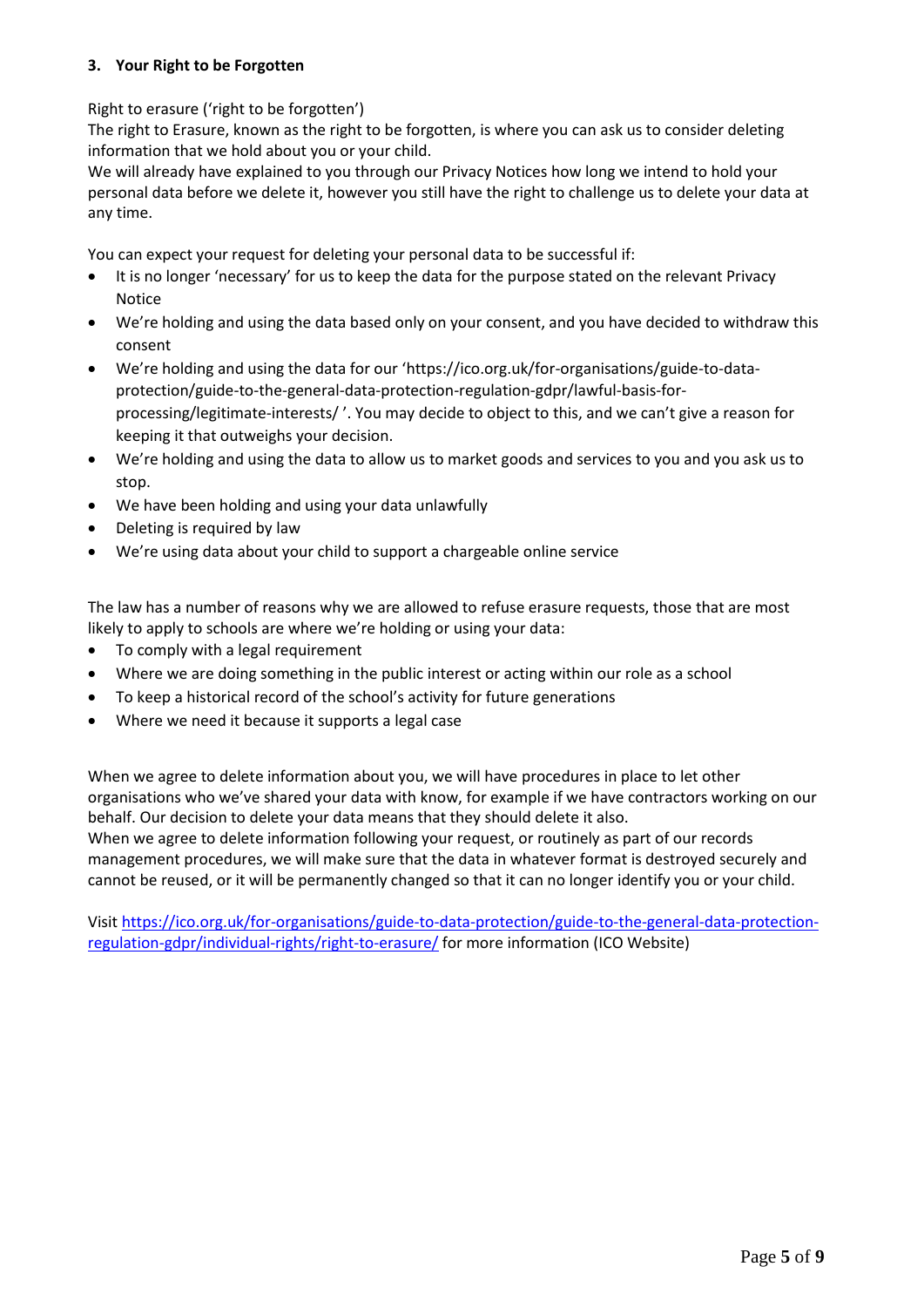## **4. Your Right to Restrict the Processing of your Data**

Should you have concerns about an aspect of what we do with your personal data, such as who we share it with or how we manage it, you have the right to ask us to stop doing it; so that we are still allowed to hold it, but we are 'restricted' in the ways we can use your data.

Aside from storing your data, we can only continue to use it when it is under a restriction if:

- We have your consent
- It is to be used for a legal claim or case
- It is needed to support someone else's rights
- We believe the use is in the public interest.

When use of data is restricted, this may mean we consider doing the following:

- Removing your data from one database or system and storing it in another in order to separate it from data which is still in use
- 'Lock' or 'Protect' a record containing your data to prevent staff from accessing and using it.
- Taking published data down from a website.
- Labelling the data to ensure that users are aware of the restriction

You can expect your request for restricting the use of your personal data to be successful if:

- You want our use of your data to stop whilst its accuracy is being reviewed
- The data had been used unlawfully and you opt for a restriction rather than request us to delete (erase) your data
- We don't believe it is necessary for us to keep your data any longer, but you wish us to keep it for a potential legal case
- You have raised an 'objection' and we need time to consider whether your rights outweigh our potential claim that we have a legitimate need to keep using your data

As with other rights, the law allows us to refuse a request in certain circumstances. In this case we can refuse (or charge a reasonable fee) if we believe the request is unfounded or excessive. In such cases we will contact you and explain our decision, and let you know how to complain. When we decide to lift any restriction on the use of your data, we must let you know about this in advance. We must let you know how this affects any related requests under your rights to 'rectify' and to 'object', and also let you know how to complain.

Visit [https://ico.org.uk/for-organisations/guide-to-data-protection/guide-to-the-general-data-protection](https://ico.org.uk/for-organisations/guide-to-data-protection/guide-to-the-general-data-protection-regulation-gdpr/individual-rights/right-to-restrict-processing/)[regulation-gdpr/individual-rights/right-to-restrict-processing/](https://ico.org.uk/for-organisations/guide-to-data-protection/guide-to-the-general-data-protection-regulation-gdpr/individual-rights/right-to-restrict-processing/) for more information (ICO Website)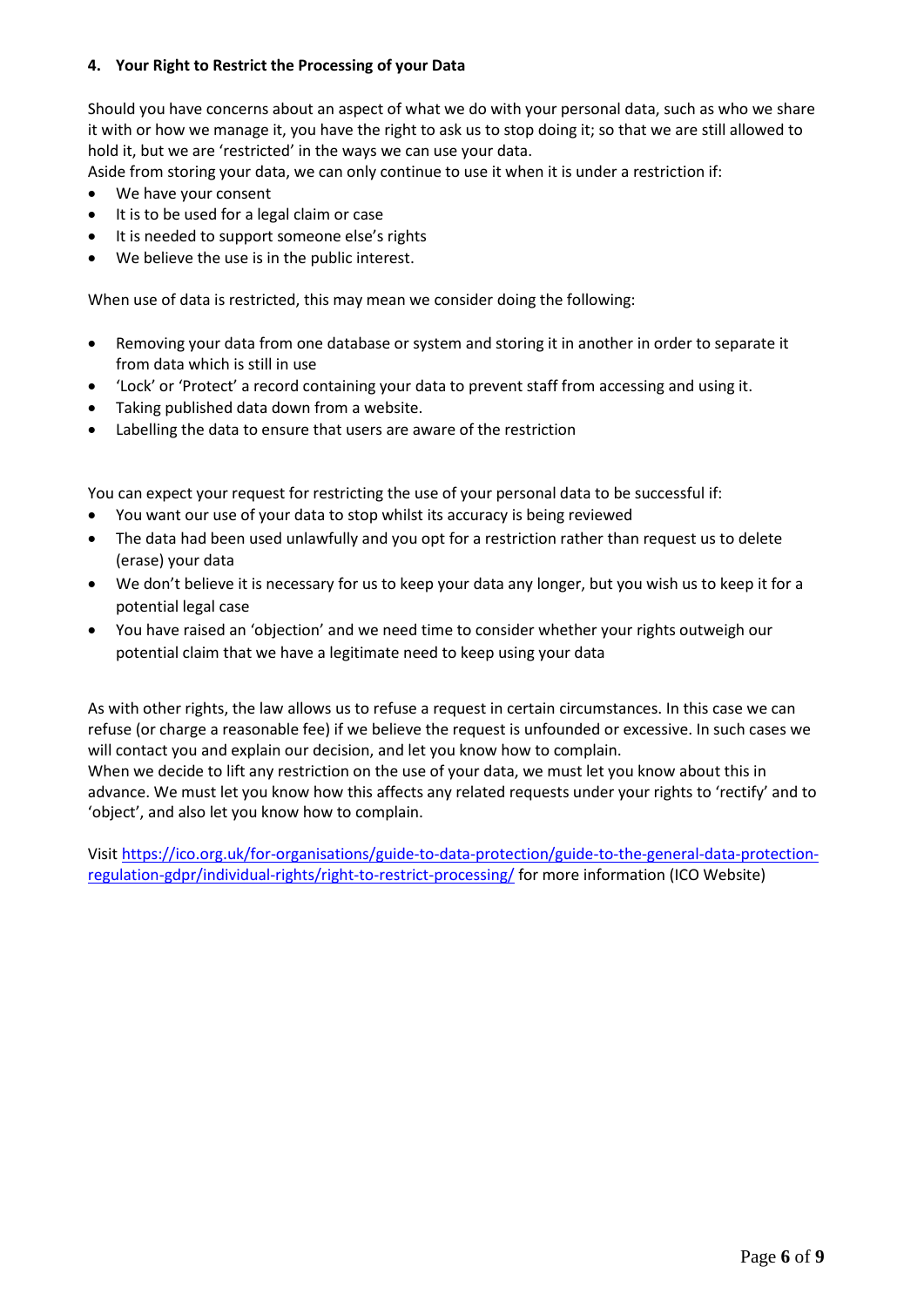#### **5. Your Right to Data Portability**

The right to Data Portability gives you the means of asking an organisation to give your personal data to another organisation on your behalf, or back to you for you to give to another organisation – making your data 'portable', i.e. easily usable by another supplier of services to you.

The law allows this right to apply in a very narrow set of circumstances which make it highly unlikely that it would apply to any data held by the school, but in brief the right applies when data you have provided:

- Is being held and used by us under your consent or supporting a contract, AND
- The use of the data is being carried by an automated process (i.e. staff are not involved in physically doing something with the data).

If this right did apply to your data, we would need to provide it in a format that was commonly in use, allowing the majority of software products to read and use the data in an automated way.

Visit [https://ico.org.uk/for-organisations/guide-to-data-protection/guide-to-the-general-data-protection](https://ico.org.uk/for-organisations/guide-to-data-protection/guide-to-the-general-data-protection-regulation-gdpr/individual-rights/right-to-data-portability/)[regulation-gdpr/individual-rights/right-to-data-portability/](https://ico.org.uk/for-organisations/guide-to-data-protection/guide-to-the-general-data-protection-regulation-gdpr/individual-rights/right-to-data-portability/) for more information (ICO Website)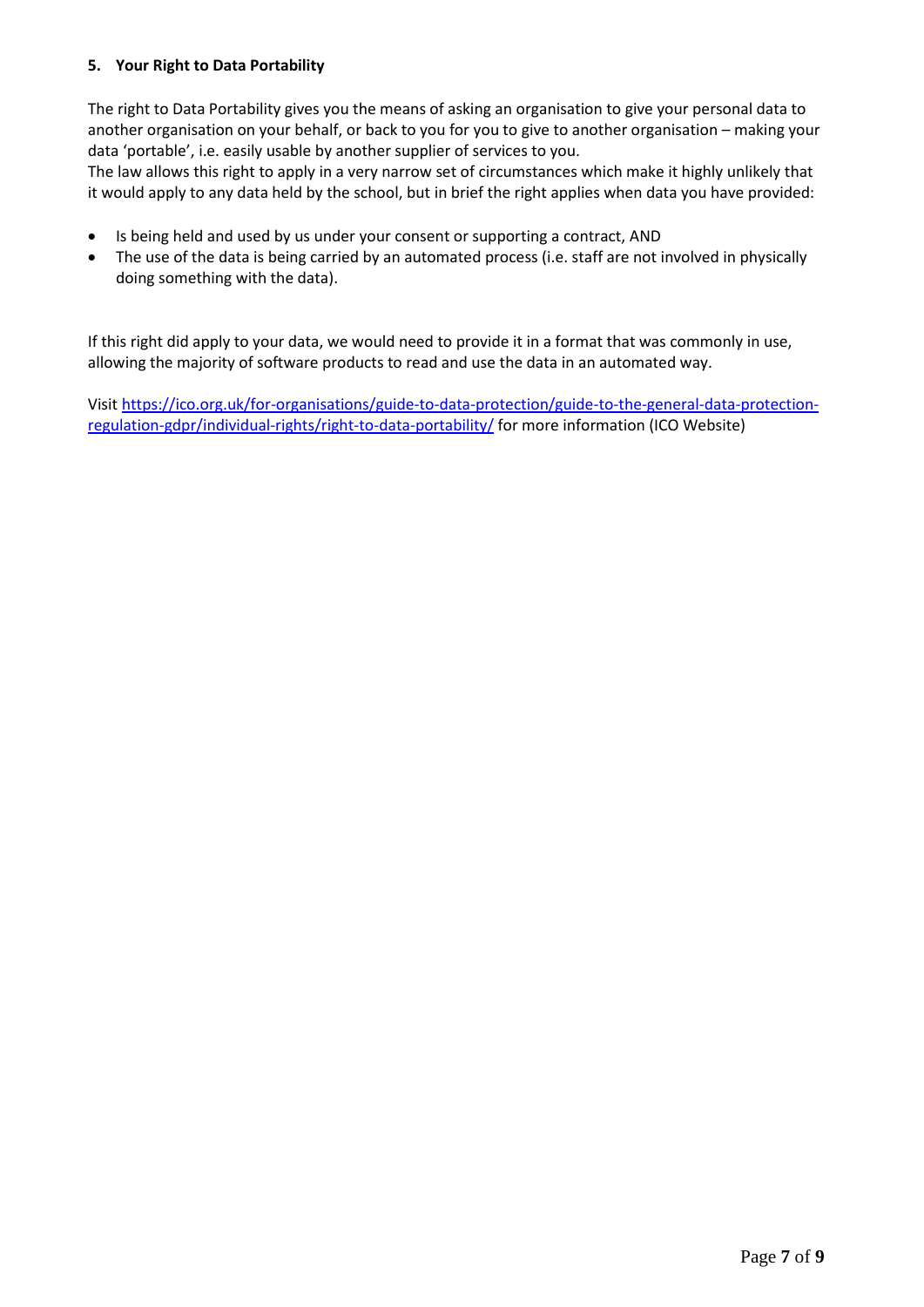#### **6. Your Right to** Object **to Data Processing**

The law provides you with the right to 'object' to us holding and using your personal data but only in certain circumstances. Our Privacy Notices will let you know the 'legal condition' we are relying on to hold and use your data and they will also explain when you have the right to 'object'. If we are relying on one of the following, then the right is available to you:

- Legitimate interests, or
- Performance of a task in the public interest/ exercising our official authority (including profiling), or
- Scientific or Historical research and statistics

In order to exercise your right you must have an objection which is specific to your particular situation. You can't therefore object to our general practices, you must be able to argue that there is something we are doing with your personal data that impacts you specifically.

If this does apply, then we must stop doing what is causing you concern unless we can do one of the following:

- Show you that there are legitimate grounds for our actions and that these outweigh your rights
- Show that our actions with your personal data are necessary to support evidence for a legal case or claim

If we hold your data for direct marketing purposes then we must stop doing so when we receive your objection. We would have no grounds to challenge your decision.

Visit [https://ico.org.uk/for-organisations/guide-to-data-protection/guide-to-the-general-data-protection](https://ico.org.uk/for-organisations/guide-to-data-protection/guide-to-the-general-data-protection-regulation-gdpr/individual-rights/right-to-object/)[regulation-gdpr/individual-rights/right-to-object/](https://ico.org.uk/for-organisations/guide-to-data-protection/guide-to-the-general-data-protection-regulation-gdpr/individual-rights/right-to-object/) for more information (ICO Website)